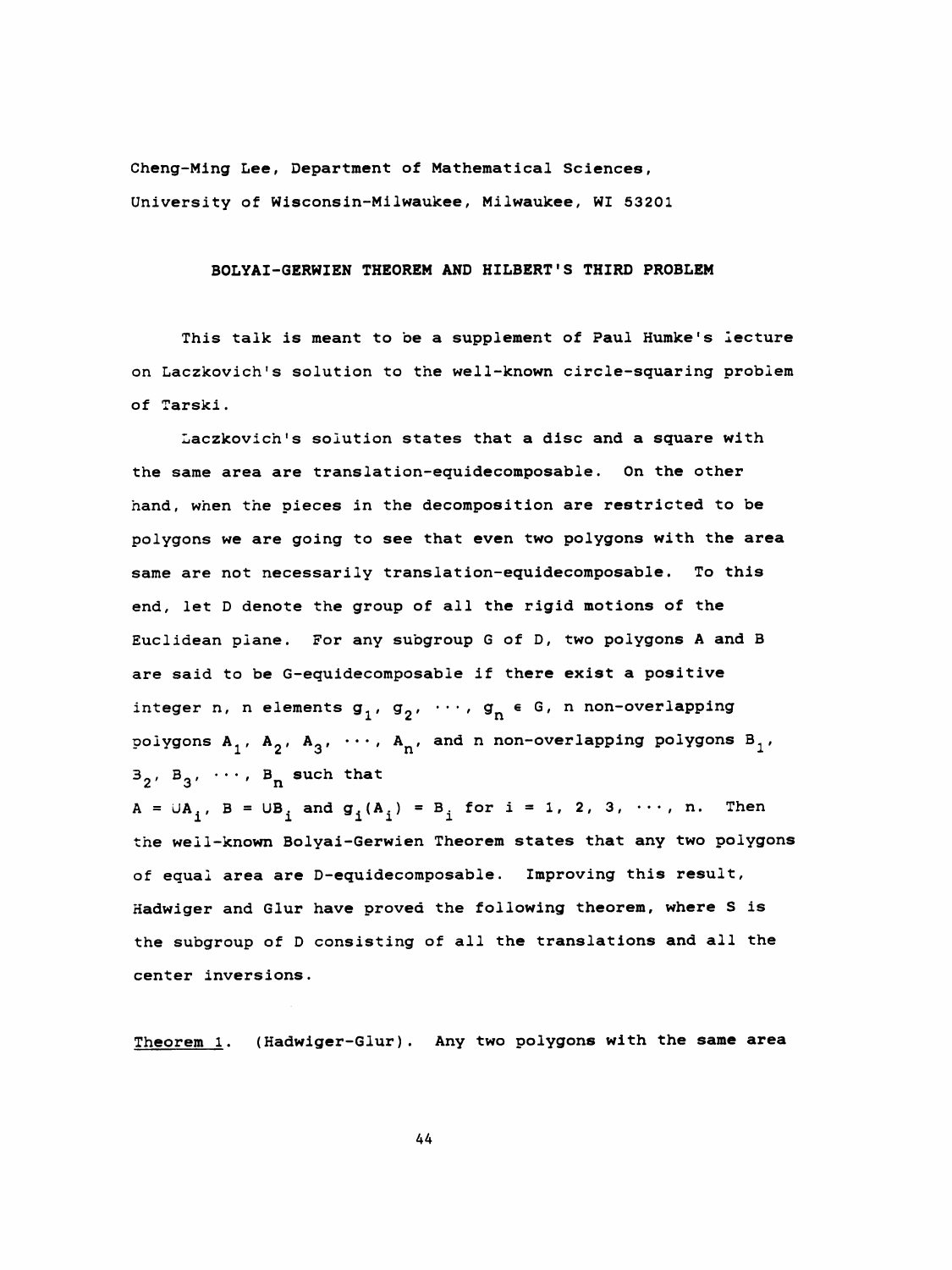are S-equidecomposable .

Furthermore, using Hadwiger-Glur's work, Boltianskii has obtained the following result:

Theorem 2. Let G be a subgroup of D such that any two polygons with the same area are G-equidecomposable. Then  $G \supset S$ .

Therefore, we see that S is the smallest subgroup G of D such that every two polygons with the same area are G-equidecomposable.

We also know that Tarski's circle-squaring problem arises from the famous Banach-Tarski paradox, which states that any two bounded sets with non-empty interiors in the three-dimensional Euclidean space are equidecomposable . Contrast to this, when the pieces in the decomposition are restricted to be polyhedra we know that even two polyhedra with the same volume are not necessarily equidecomposable. This is just the Dehn 's solution to the Hilbert's third problem, which says that the analogue of the Bolyai-Gerwien Theorem in the three-dimensional Euclidean space fails to hold. In fact, we have:

Theorem 3 (Dehn). A regular tetrahedron and a cube with the same volume are not equidecomposable.

To see this, Dehn first proved the following result:

45